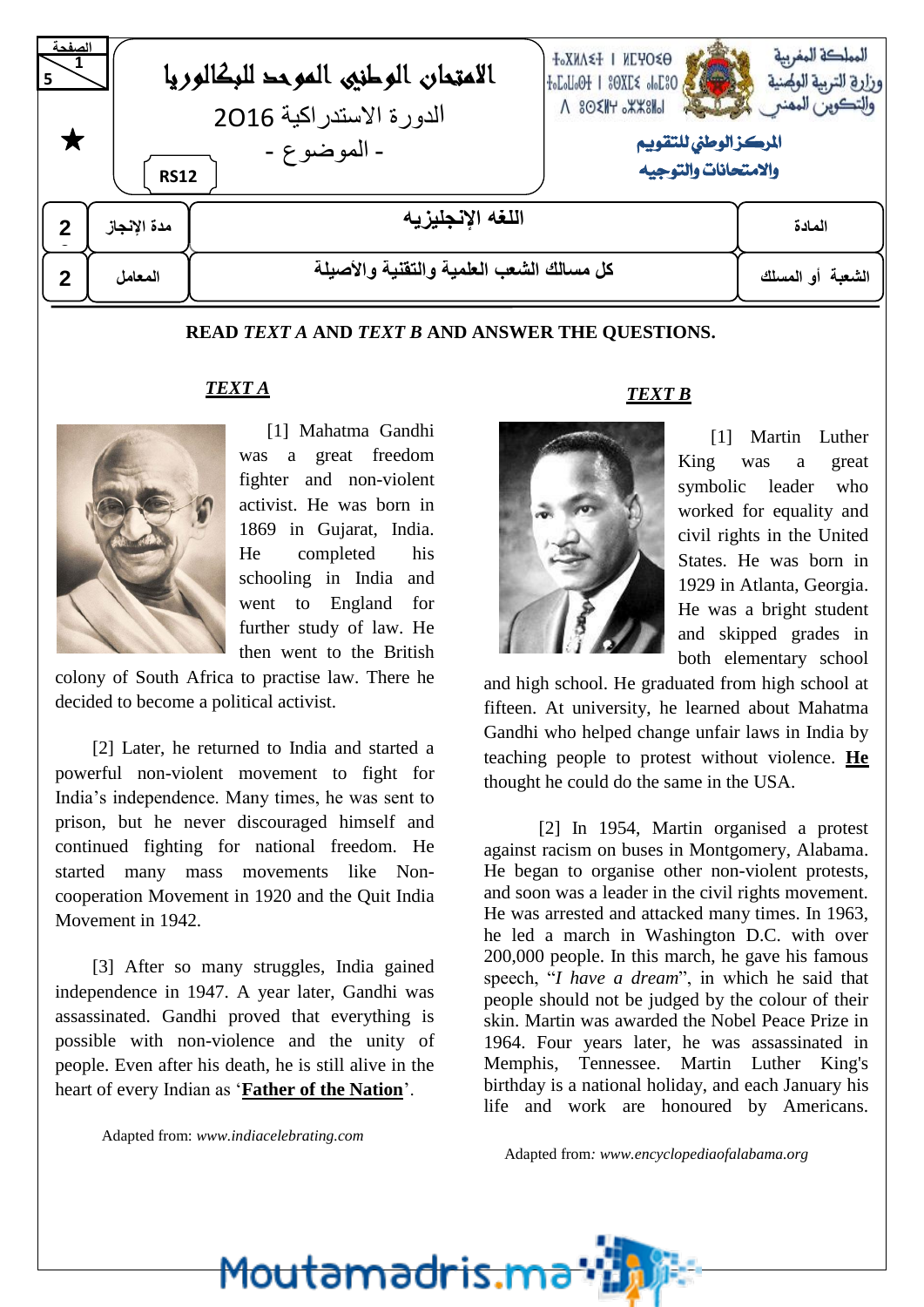| خاص بكتابن الامتحان                                                                         |                                    | الامتحان الوطني الموحد للبكالوريا<br><b>+°XNV≤+   NCAO≤0</b> |                                                              |                                            |                      |                                                                                                      |                           |
|---------------------------------------------------------------------------------------------|------------------------------------|--------------------------------------------------------------|--------------------------------------------------------------|--------------------------------------------|----------------------|------------------------------------------------------------------------------------------------------|---------------------------|
|                                                                                             |                                    |                                                              |                                                              | الدورة الاستدر اكية 2016                   |                      | $+$ <sub>0</sub> $L$ <sub>0</sub> $U$ <sub>0</sub> $+$ 1 $80$ X $L$ $\leq$ $0$ <sub>0</sub> $L$ $30$ |                           |
| رقم الامتحان.                                                                               |                                    |                                                              | <b>RS 12</b>                                                 | -الموضوع -                                 |                      | $\Lambda$ 80 $\times$ $K$ $\rightarrow$ $K$                                                          |                           |
|                                                                                             |                                    |                                                              |                                                              | الأمير الشخصير و الهائلي.                  |                      | المركز الوطنى للتقويم                                                                                |                           |
|                                                                                             |                                    |                                                              |                                                              | تأرينح و مكــان الأزدياد                   |                      | والامتحانات والتوجيه                                                                                 |                           |
| $\mathbf 2$                                                                                 | المعامل                            | $\mathbf 2$                                                  | مدة                                                          |                                            | اللغة الانجليزية     |                                                                                                      | المادة                    |
|                                                                                             |                                    |                                                              | الإنجاز                                                      |                                            |                      | كل مسالك الشعب العلمية والتقنية والأصيلة                                                             |                           |
|                                                                                             |                                    |                                                              |                                                              |                                            |                      |                                                                                                      |                           |
|                                                                                             | خاص بكتابـ، الامتحان               |                                                              |                                                              | النقطن النهائين على 20: بالأرقام والحروف   |                      | اللغة الإنجليزية<br>:كل مسالك الشعب العلمين                                                          | المادة<br>الشعبن و المسلك |
|                                                                                             |                                    |                                                              | (على المصحح التآكد من أن النقطة النهائية هي على 20)          |                                            |                      | والتقنية والأصيلة                                                                                    |                           |
| 5                                                                                           |                                    | الصفحة: 2                                                    |                                                              |                                            | اسم المصحح و توقيعه: | ورقة الاحابة                                                                                         | <b>RS 12</b>              |
|                                                                                             | <b>I. COMPREHENSION</b>            |                                                              | $(15$ POINTS)                                                |                                            |                      |                                                                                                      |                           |
|                                                                                             |                                    |                                                              |                                                              | <b>BASE ALL YOUR ANSWERS ON THE TEXTS.</b> |                      |                                                                                                      |                           |
|                                                                                             |                                    |                                                              | FILL IN THE CHART WITH INFORMATION FROM THE TEXTS.           |                                            |                      | (2 <sub>p</sub> ts)                                                                                  |                           |
|                                                                                             |                                    |                                                              |                                                              | Mahatma Gandhi                             | Martin Luther King   |                                                                                                      |                           |
|                                                                                             | Date of birth                      |                                                              |                                                              |                                            |                      |                                                                                                      |                           |
|                                                                                             | Country of origin                  |                                                              |                                                              |                                            |                      |                                                                                                      |                           |
| <b>B.</b>                                                                                   |                                    |                                                              | ARE THESE STATEMENTS TRUE OR FALSE? JUSTIFY.                 |                                            |                      | (3 <sub>p</sub> its)                                                                                 |                           |
|                                                                                             |                                    |                                                              | 1. Gandhi was assassinated before India became independent.  |                                            |                      |                                                                                                      |                           |
|                                                                                             |                                    |                                                              | 2. Martin Luther King was influenced by Gandhi.              |                                            |                      |                                                                                                      |                           |
|                                                                                             |                                    |                                                              |                                                              |                                            |                      |                                                                                                      |                           |
|                                                                                             |                                    |                                                              | 3. Both Mahatma Gandhi and Martin Luther King were arrested. |                                            |                      |                                                                                                      |                           |
|                                                                                             | C. ANSWER THESE QUESTIONS. (2 pts) |                                                              |                                                              |                                            |                      |                                                                                                      |                           |
|                                                                                             |                                    |                                                              |                                                              |                                            |                      |                                                                                                      |                           |
|                                                                                             |                                    |                                                              |                                                              |                                            |                      |                                                                                                      |                           |
|                                                                                             |                                    |                                                              |                                                              |                                            |                      |                                                                                                      |                           |
|                                                                                             |                                    |                                                              |                                                              |                                            |                      |                                                                                                      |                           |
| <b>COMPLETE THESE SENTENCES WITH INFORMATION FROM THE TEXTS.</b><br>D.<br>$(2 \text{ pts})$ |                                    |                                                              |                                                              |                                            |                      |                                                                                                      |                           |
|                                                                                             |                                    |                                                              |                                                              |                                            |                      |                                                                                                      |                           |
|                                                                                             |                                    |                                                              |                                                              |                                            |                      |                                                                                                      |                           |
| 2. The message of Martin Luther King's speech "I have a dream" is that                      |                                    |                                                              |                                                              |                                            |                      |                                                                                                      |                           |
|                                                                                             |                                    |                                                              |                                                              |                                            |                      |                                                                                                      |                           |
| E. FIND IN THE TEXTS WORDS THAT MEAN ALMOST THE SAME AS<br>$(2 \text{ pts})$                |                                    |                                                              |                                                              |                                            |                      |                                                                                                      |                           |
|                                                                                             |                                    |                                                              |                                                              |                                            |                      |                                                                                                      |                           |
|                                                                                             |                                    |                                                              |                                                              |                                            |                      |                                                                                                      |                           |

# Moutamadris.ma · 出版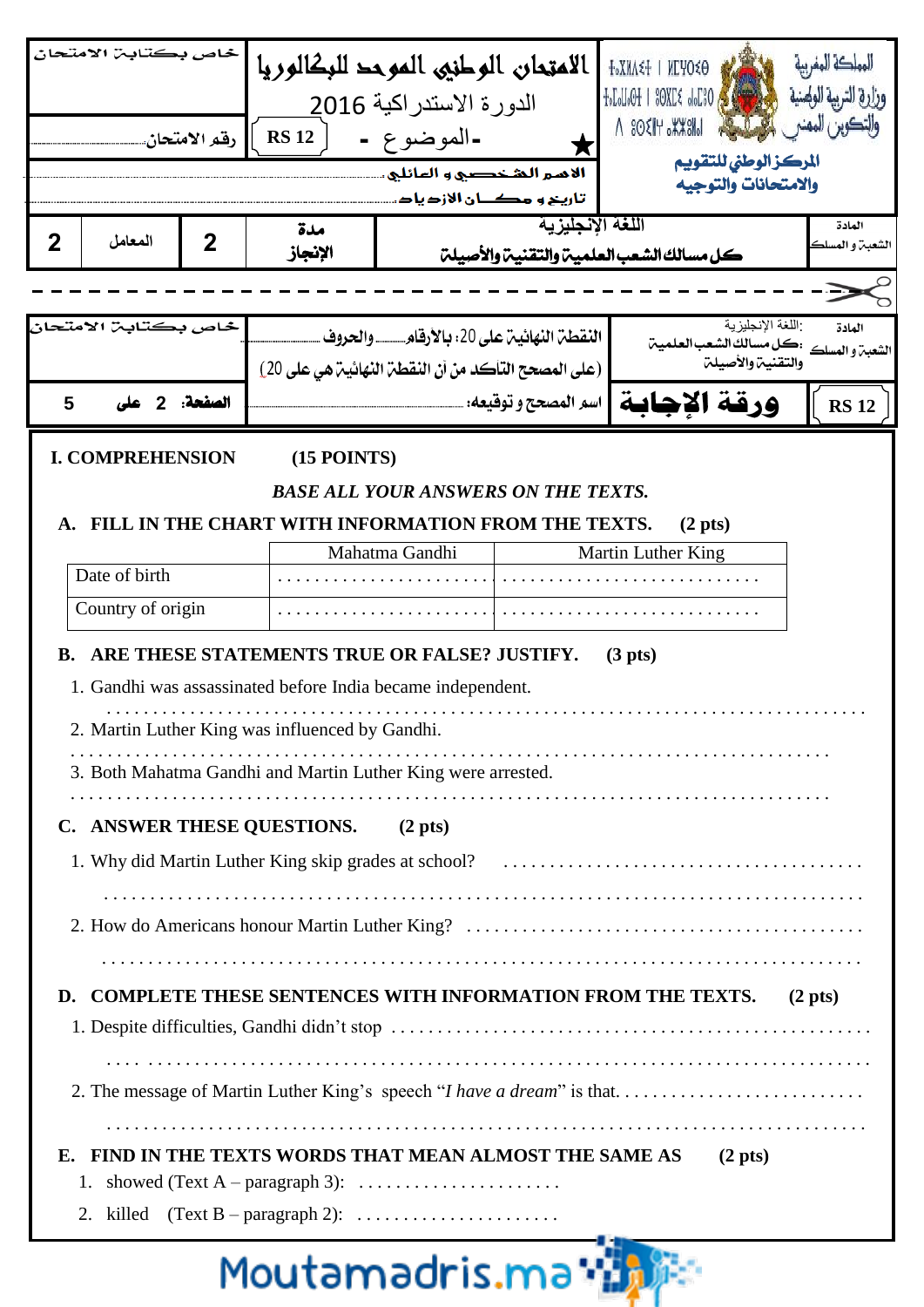| الامتحان الوطني الموحد للبكالوريا     - الدورة الاستدراكية   2016    - الموضوع<br>مادة اللغة الإنجليزية – كل مسالك الشعب العلمية والتقنية والأصيلة  - RS 12<br>الصفحة: 3 على<br>5                                                                                                                                |  |  |  |  |
|------------------------------------------------------------------------------------------------------------------------------------------------------------------------------------------------------------------------------------------------------------------------------------------------------------------|--|--|--|--|
| F. WHAT DO THE UNDERLINED WORDS OR PHRASES IN THE TEXTS REFER TO?<br>$(2 \text{ pts})$<br>2.<br>He                                                                                                                                                                                                               |  |  |  |  |
| <b>CHOOSE THE RIGHT ANSWER.</b><br>G.<br>$(2 \text{ pts})$<br>Text A and Text B are about two<br>a. violent protesters.<br>b. prisoners of war.<br>c. political leaders.                                                                                                                                         |  |  |  |  |
| <b>II. LANGUAGE</b><br>$(15$ POINTS)                                                                                                                                                                                                                                                                             |  |  |  |  |
| A. GIVE THE CORRECT FORM OF THE WORDS IN BRACKETS.<br>$(2 \text{ pts})$<br>1. Brahim's (ambitious)  is to become a lawyer.<br>2.<br>B. FILL IN THE GAPS WITH THE APPROPRIATE WORDS OR PHRASES FROM THE LIST. (2 pts)                                                                                             |  |  |  |  |
| While I was shopping at the supermarket, $1, \ldots, \ldots, \ldots, \ldots$ a famous actor.<br>1.<br>let down - put on - came across<br>The international $\dots \dots \dots \dots$ is worried about global warming.<br>2.<br>trade - community - system                                                        |  |  |  |  |
| C. REWRITE THE SENTENCES BEGINNING WITH THE WORDS GIVEN.<br>(3 <sub>p</sub> ts)<br>1. Because of bad weather, the airport authorities cancelled all flights.<br>2. "Where did you spend your holiday?" Rachid asked his friend.<br>3. You didn't check a dictionary; that's why you made many spelling mistakes. |  |  |  |  |

# Moutamadris.ma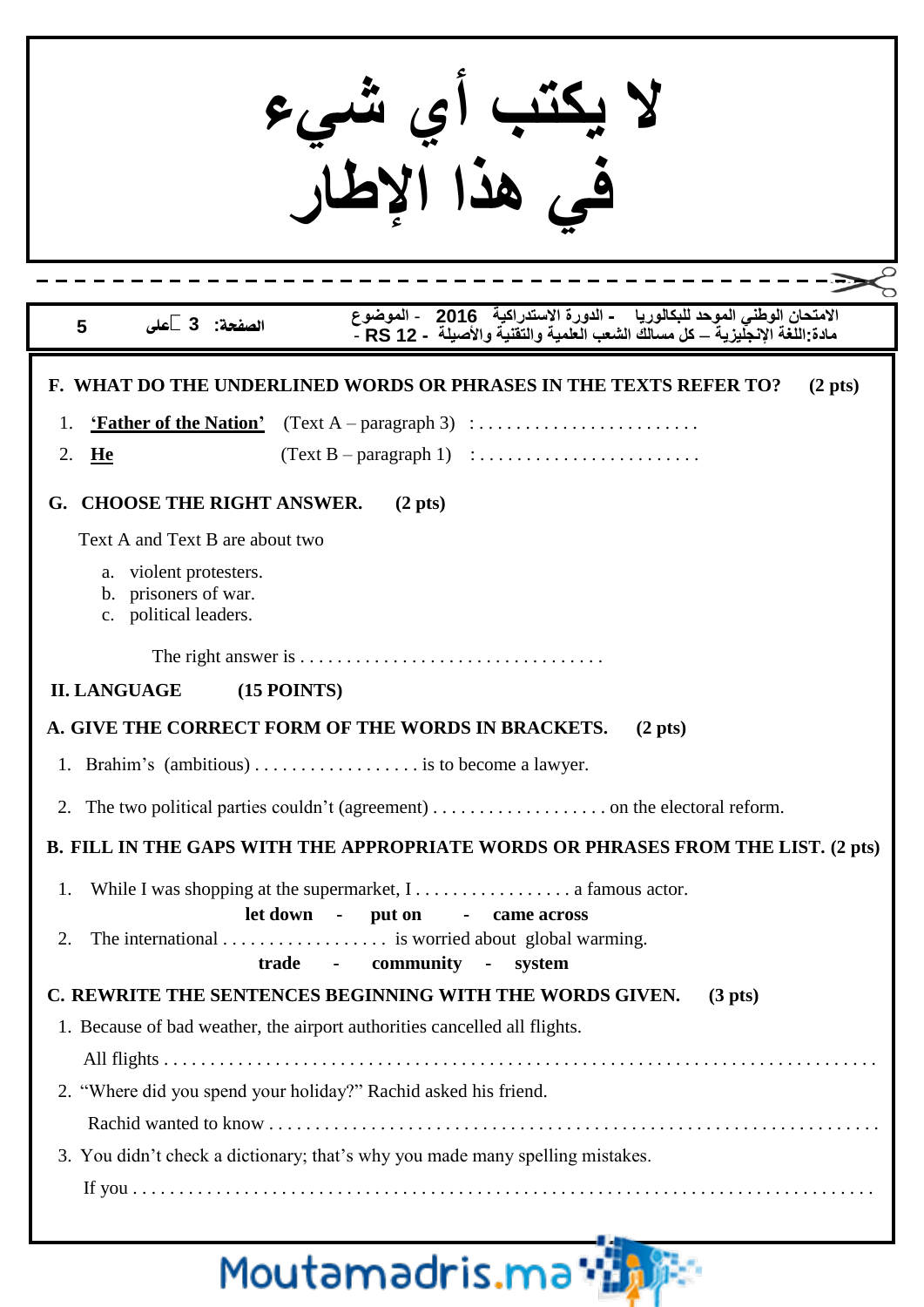**ال يكتب أي شيء في هذا اإلطار**

#### **الصفحة: 4 على 5**

**االمتحان الوطني الموحد للبكالوريا - الدورة االتستدرايية 2016** - **الموضوعمادة:اللغة اإلنجليزية** – **يل مسالك الشعب العلمية والتقنية واألصيلة - 12 RS** -

#### **D. JOIN THE PAIRS OF SENTENCES WITH THE LINKING WORDS GIVEN. (2 pts)**

1. Lisa is getting fat. She eats unhealthy food. ( as a result)

. . . . . . . . . . . . . . . . . . . . . . . . . . . . . . . . . . . . . . . . . . . . . . . . . . . . . . . . . . . . . . . . . . . . . . . . . . . . . . . . . . . . . . . .

2. Morocco has set up a large solar plant. Morocco wants to produce clean energy. (in order to)

. . . . . . . . . . . . . . . . . . . . . . . . . . . . . . . . . . . . . . . . . . . . . . . . . . . . . . . . . . . . . . . . . . . . . . . . . . . . . . . . . . . . . . . .

### **E. FILL IN EACH GAP WITH THE CORRECT WORD FROM THE LIST. (2 pts)**

1. We . . . . . . . . . . . . . . . .take the bus to the stadium; we can go on foot.

#### **need to - need - needn't**

2. Moroccan NGOs often help villages. . . . . . . . . . . . . . . .suffer from poverty.

**whom - which - whose**

### **F. MATCH EACH EXPRESSION WITH ITS APPROPRIATE FUNCTION. (2 pts)**

| <b>Expressions</b>                                        | <b>Functions</b>                               |  |
|-----------------------------------------------------------|------------------------------------------------|--|
|                                                           | a. responding to good news                     |  |
| 1. "I can't concentrate on my work. What should I do?"    | b. expressing lack of understanding            |  |
| 2. "In my view, video games affect children's behaviour." | c. asking for advice                           |  |
| 3. "That sounds great! Congratulations."                  | d. expressing apology<br>e. expressing opinion |  |
| 4. "What do you mean by 'deforestation'?"                 |                                                |  |

1 . . . . . . . . . . . . . . . . 2 . . . . . . . . . . . . . . . . . 3. . . . . . . . . . . . . . . . . 4. . . . . . . . . . . . . . . .

### **G. WRITE APPROPRIATE RESPONSES TO THE FOLLOWING SITUATIONS. (2 pts)**

1. Your friend: "I didn't pass my driving test yesterday."

You: . . . . . . . . . . . . . . . . . . . . . . . . . . . . . . . . . . . . . . . . . . . . . . . . . . . . . . . . . . . . . . . . . . . .

2. Your friend: "My computer is infected with a virus."

You: . . . . . . . . . . . . . . . . . . . . . . . . . . . . . . . . . . . . . . . . . . . . . . . . . . . . . . . . . . . . . . . . . . . . .

# Moutamadris.m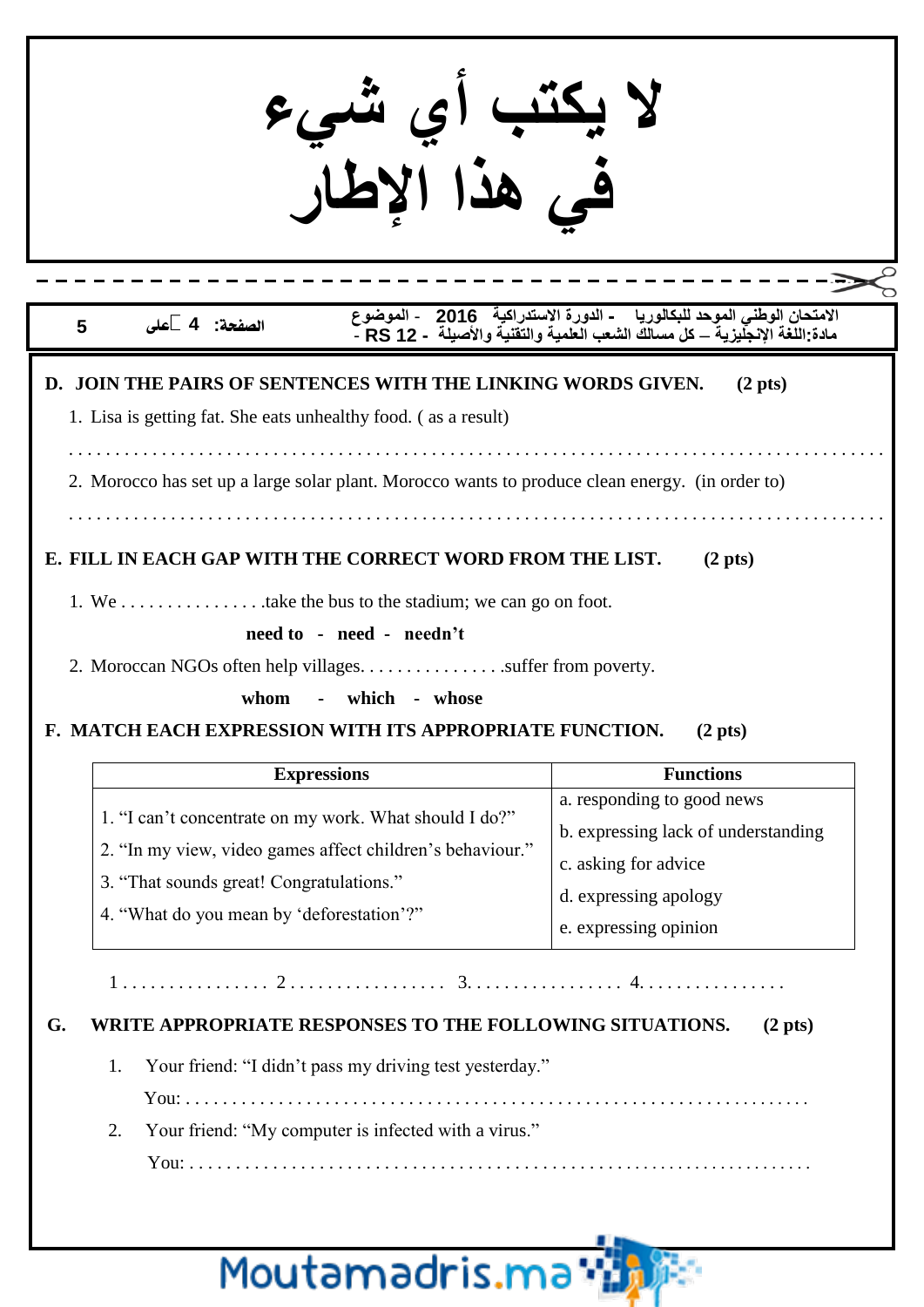|                                                 |                   |               | لا يكتب أي شيء<br>في هذا الإطار                                      |                                                                                                                                                                |
|-------------------------------------------------|-------------------|---------------|----------------------------------------------------------------------|----------------------------------------------------------------------------------------------------------------------------------------------------------------|
| 5                                               |                   | الصفحة: 5 على |                                                                      | الامتحان الوطني الموحد للبكالوريا     - الدورة الاستدراكية   2016    - الموضوع<br>مادة اللغة الإنجليزية – كل مسالك الشعب العلمية والتقنية والأصيلة  - RS 12  - |
| <b>III. WRITING</b><br>TASK 1 $(4 \text{ pts})$ |                   | $(10$ POINTS) | Complete the following paragraph about the most important invention. |                                                                                                                                                                |
|                                                 |                   |               |                                                                      |                                                                                                                                                                |
|                                                 |                   |               |                                                                      |                                                                                                                                                                |
|                                                 |                   |               |                                                                      |                                                                                                                                                                |
|                                                 |                   |               |                                                                      |                                                                                                                                                                |
|                                                 |                   |               |                                                                      |                                                                                                                                                                |
|                                                 |                   |               |                                                                      |                                                                                                                                                                |
|                                                 |                   |               |                                                                      |                                                                                                                                                                |
|                                                 |                   |               |                                                                      |                                                                                                                                                                |
| TASK <sub>2</sub>                               | $(6 \text{ pts})$ |               | Write an article to describe the city which you think is the best.   | The travel magazine, Wonders of the World, wants to select the best city of the year.                                                                          |
|                                                 |                   |               |                                                                      |                                                                                                                                                                |
|                                                 |                   |               |                                                                      |                                                                                                                                                                |
|                                                 |                   |               |                                                                      |                                                                                                                                                                |
|                                                 |                   |               |                                                                      |                                                                                                                                                                |
|                                                 |                   |               |                                                                      |                                                                                                                                                                |
|                                                 |                   |               |                                                                      |                                                                                                                                                                |
|                                                 |                   |               |                                                                      |                                                                                                                                                                |
|                                                 |                   |               |                                                                      |                                                                                                                                                                |
|                                                 |                   |               |                                                                      |                                                                                                                                                                |
|                                                 |                   |               |                                                                      |                                                                                                                                                                |
|                                                 |                   |               |                                                                      |                                                                                                                                                                |
|                                                 |                   |               |                                                                      |                                                                                                                                                                |
|                                                 |                   |               |                                                                      |                                                                                                                                                                |

## Moutamadris.ma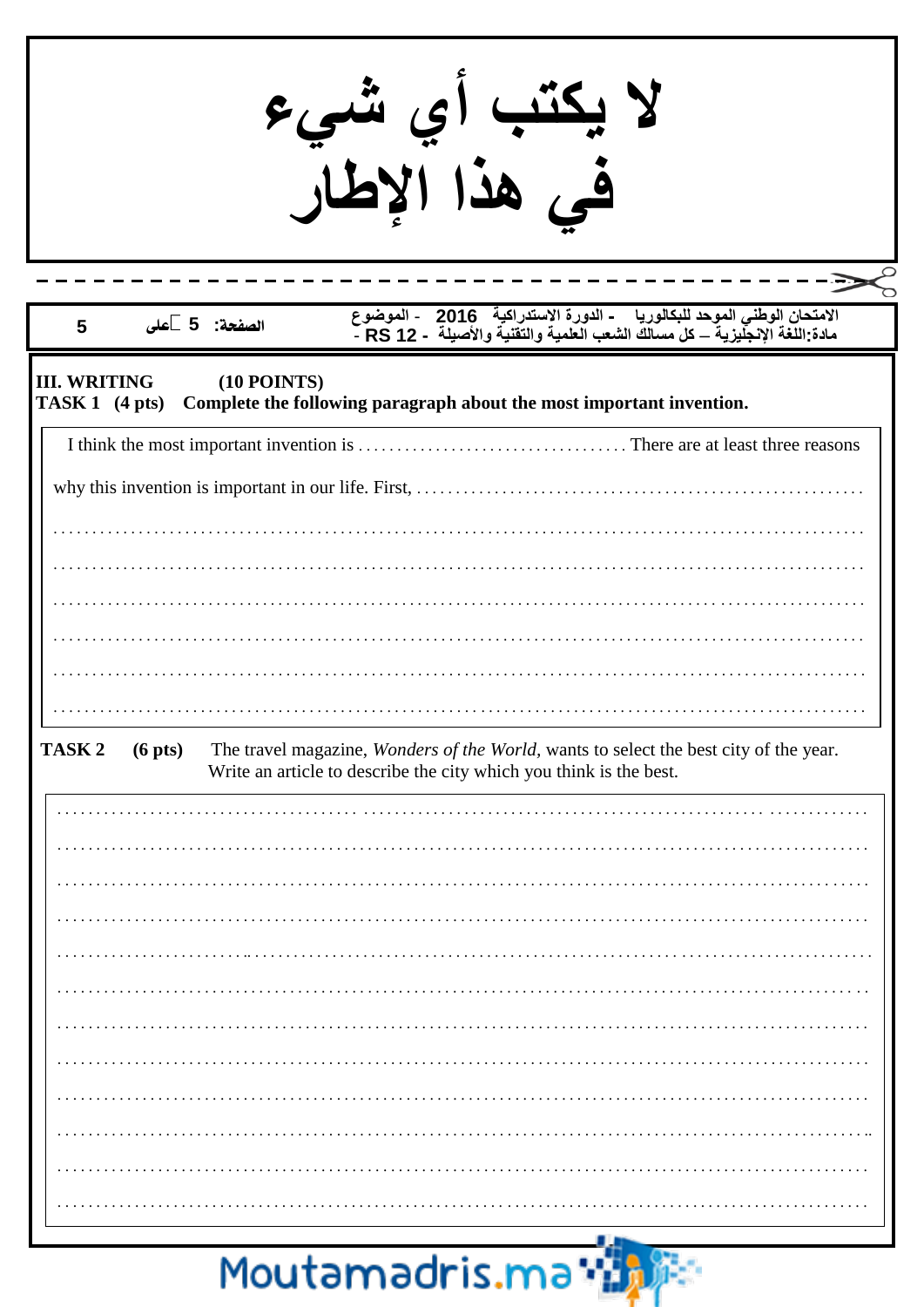**ال يكتب أي شيء في هذا اإلطار االمتحان الوطني الموحد للبكالوريا - الدورة االتستدرايية 2016** - **الموضوع الصفحة: 6 على 5 مادة:اللغة اإلنجليزية** – **يل مسالك الشعب العلمية والتقنية واألصيلة - 12 RS** -Moutamadris.ma\*满